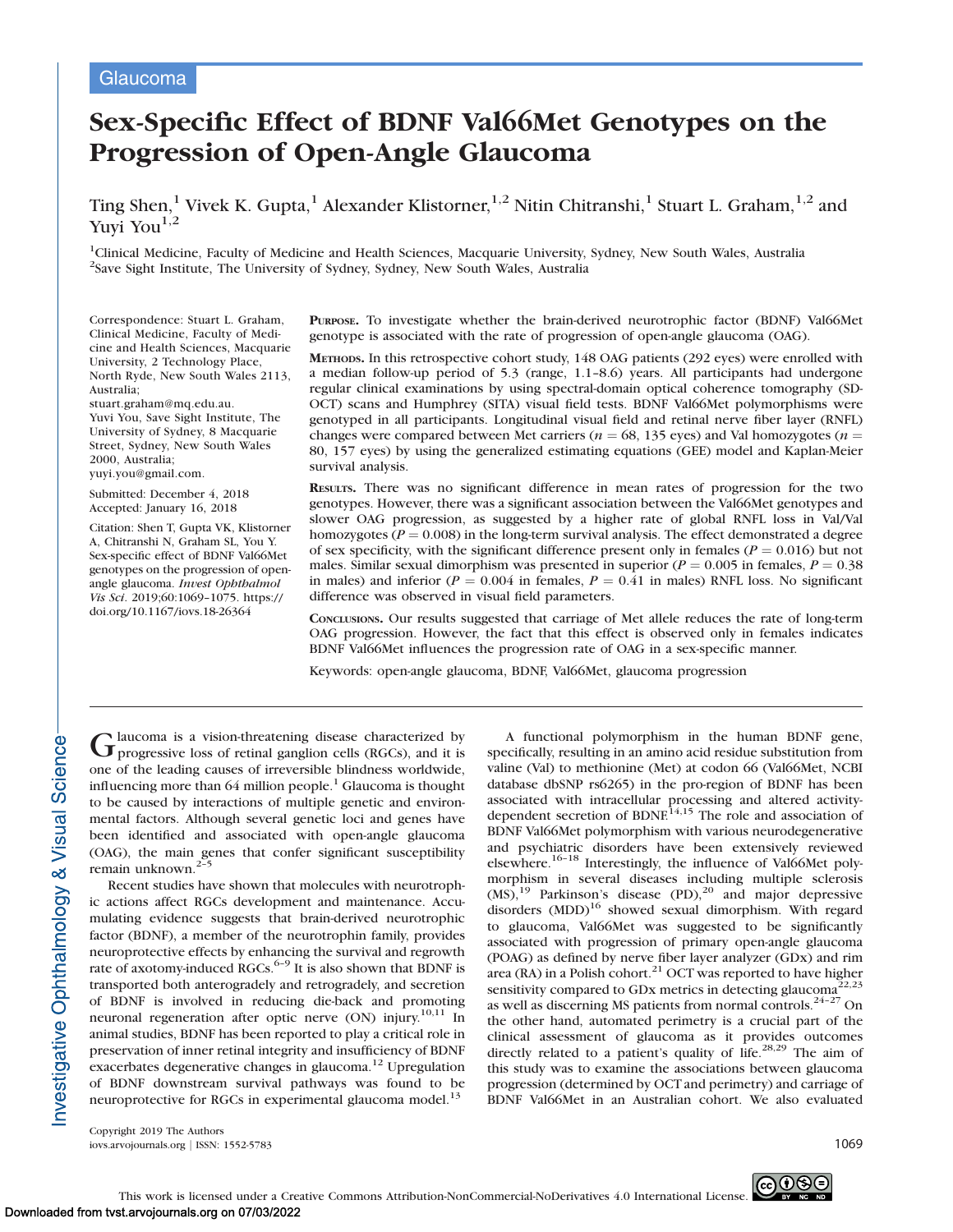several other parameters to determine whether there was any particular glaucoma phenotype associated with the polymorphism.

### **METHODS**

#### Participants

Open-angle glaucoma patients ( $n = 148$ ) were consecutively enrolled in the study between September 2017 to June 2018 from two ophthalmology clinics in Sydney, Australia (Macquarie University Hospital and Eye Associates). Participants with a history of other types of ocular or neurologic disease that could affect the testing results, for instance, retinal and optic nerve disorders (other than glaucomatous abnormalities) were excluded. ''Glaucoma'' was defined on clinical examination by loss of neuroretinal rim +/- corresponding visual field defect; intraocular pressure (IOP) was not used as a criterion. All participants had been reviewed by a glaucoma subspecialist on a regular basis (every 4–6 months) and were undergoing regular ocular examination, OCT scans and visual field tests.

The patients were followed-up over a median of 5.3 years (range, 1.1–8.6). Patient data were sourced retrospectively from the clinical database. Both eyes of participants were used in the analysis and for patients with unilateral glaucoma, only the diseased eye was included (the excluded nonglaucoma eyes  $[n = 4]$  were not under any treatment).

This study was conducted in accordance with the approval of the Human Research Ethics Committee (Medical Science) at Macquarie University and adhered to the tenets of the Declaration of Helsinki. A written informed consent was obtained from all participants.

#### Genotyping

Genomic DNA was isolated from peripheral blood using a commercially available DNA extraction kit (Qiagen, Hilden, Germany). Quantification of extracted DNA was performed with a spectrophotometer (Thermo Scientific, Rockford, IL, USA). The G  $\rightarrow$  A nucleotide substitution, identifying the Val  $\rightarrow$ Met amino acid change, was assayed by polymerase chain reaction (PCR, Eppendorf, Hamburg, Germany) using a Master cycler gradient thermal cycler. The primers used for PCR were as follows: forward 5' ACTCTGGAGAGCGTGAATGG 3' and reverse 5' TCCAGGGTGATGCTCAGTAGT 3'. The amplification conditions were initiated at 95 $°C$  for 5 minutes, followed by 30 cycles comprising of denaturation at  $94^{\circ}$ C for 1 minute, annealing at 55 $\degree$ C for 30 seconds and extension at 72 $\degree$ C for 1 minute, with a final extension step of 5 minutes at  $72^{\circ}$ C. The BDNF Val66Met genotypes were determined by direct sequencing of PCR products (both directions, Australian Genome Research Facility, Sydney, Australia).

#### OCT Scans

All participants underwent Cirrus (Cirrus HD-OCT; Carl Zeiss Meditec, Germany) or Spectralis (Spectralis HRA+OCT; Heidelberg Engineering, Germany) spectral-domain optical coherence tomography (OCT) scans. For each individual participant, the same device was used during the follow-up. A peripapillary circular scan was performed to obtain the RNFL thickness profile from both OCT machines. The global retinal nerve fiber layer (gRNFL) as well as averages of the superior and inferior quadrant RNFL thicknesses, were used for analysis in this study. For Cirrus, overall (gRNFL), superior and inferior RNFL thicknesses were attained. For Spectralis, the thickness of superior and inferior sectors was determined by averaging the NS/TS and NI/TI sectors. The follow-up function was activated

to ensure the RNFL thicknesses were obtained at the same locations as the baseline scans. The percentage loss of RNFL (RNFL % loss) was defined as the proportion of RNFL loss at each follow-up visit divided by baseline RNFL thickness. Only images with high quality $30$  without segmentation failure and involuntary blinking were retained for analysis.

#### Visual Field (VF) Tests

Visual field testing is performed using the Swedish Interactive Testing Algorithm (SITA Standard) $3\overline{1}$  24-2 protocol on the Humphrey Visual Field Analyzer (Carl Zeiss Meditec, Dublin, CA, USA). Only visual fields with fewer than 33% false-negative errors, fewer than 33% false-positive errors, and fewer than 20% fixation losses were considered reliable.<sup>32</sup> Baseline VF parameters including mean deviation (MD), pattern standard deviation (PSD), and VF index (VFI) were collected and analyzed. The rate of progression was defined as the percentage of VFI loss per year and was obtained directly from the Humphrey software. Central vision loss was defined as the presence of scotomas at the most central four points.

#### **Statistics**

All statistical analysis was performed using SPSS software version 22.0 (SPSS, Chicago, IL, USA). The participants were stratified into two groups in data analysis (Val homozygotes and Met carriers, Val/Met and Met/Met genotype). Univariate comparisons between two genotype groups were based on GEE method, and on the  $\chi^2$  test for categorical variables including sex, family history, glaucoma surgery history, pseudoexfoliative syndrome (PXF) and eyes with central vision loss. Additionally, glaucoma progression across time by genotype group was compared while stratifying according to sex. The age, sex, family history of glaucoma, number of glaucoma medications, sub-type of glaucoma (POAG where IOP recorded over 20 mm Hg at least once occasion, or normal tension glaucoma [NTG] where IOP never recorded >20 mm Hg), as well as glaucoma surgery history, age of onset, PXF and OCT machine types were all included as covariates in the GEE analysis. Kaplan-Meier event rate curves and the log-rank (Mantel-Cox) test were used to compare the cumulative risk ratio of glaucoma progression between groups stratified by Met allele carriage. The first time that more than 5% of RNFL thickness loss was found as compared with baseline was regarded as the endpoint in survival analysis. A P value of less than 0.05 was considered statistically significant.

# **RESULTS**

Demographic and clinical characteristics of the participants included in this study are shown in Table 1. Two hundred and ninety-two eyes of 148 patients with OAG met the inclusion criteria. The mean age of the patients was  $70.0 \pm 9.6$  years (range, 43–96). Median follow-up period was 5.3 years (range, 1.1–8.6). Central corneal thickness (CCT) and best-corrected visual acuity (BCVA) were recorded at the baseline. Met carriers were found to have significantly lower CCT compared to Val homozygotes (536.7 vs. 551.4  $\mu$ m;  $P = 0.03$ ). No significant difference was found in family history, glaucoma history, multiple drug treatment, PXF or central vision loss between two genotype groups (Table 1).

The genotype frequencies of Val66Met among the cohort were 80 (54.1%) for genotype GG (Val/Val), 65 (43.9%) for GA (Val/Met), and 3 (2.0%) for AA (Met/Met). The allele frequency of the A allele (Met) was 23.9% in the study subjects.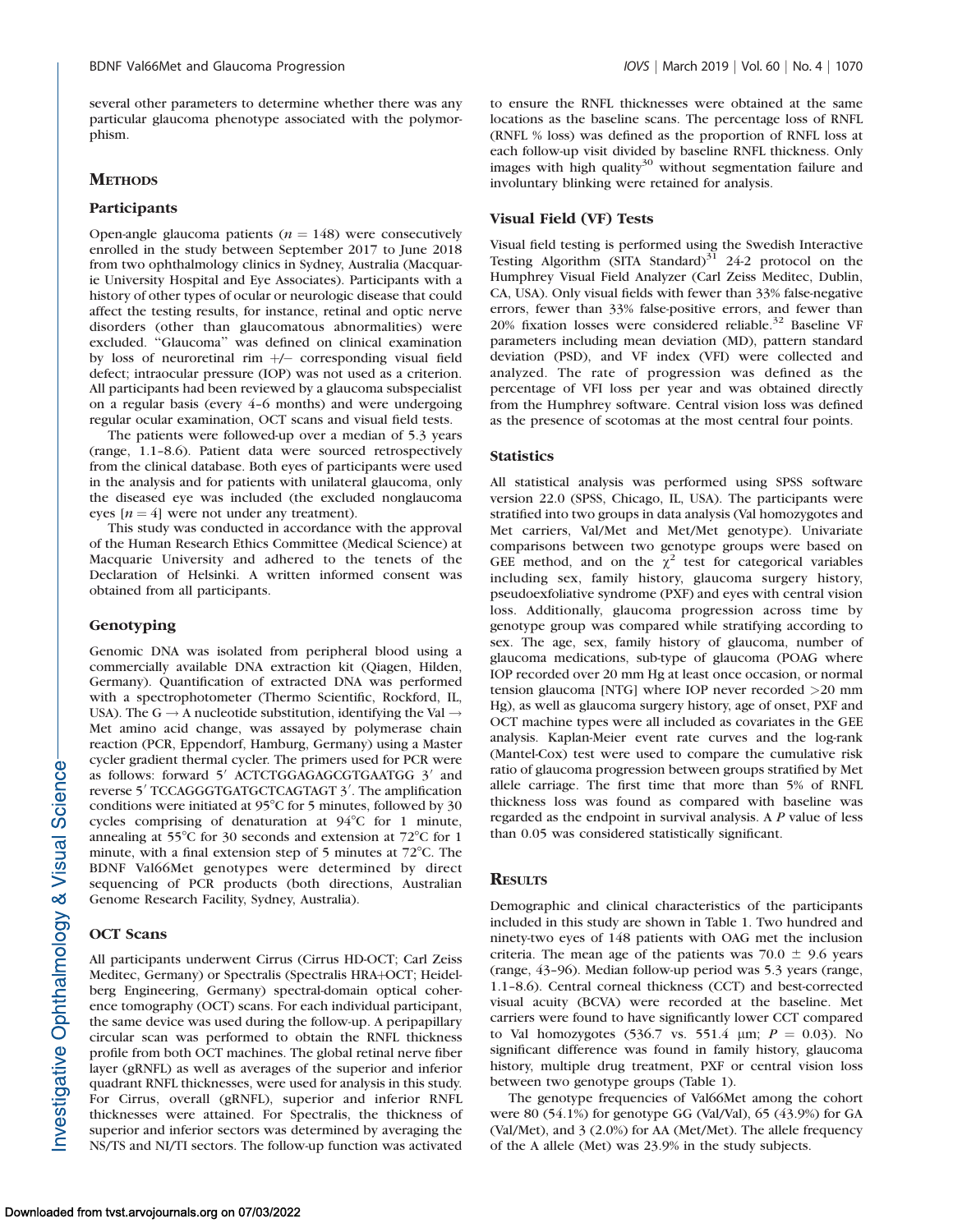|          |  | <b>TABLE 1.</b> Demographic and Clinical Characteristics of Participants at |  |  |
|----------|--|-----------------------------------------------------------------------------|--|--|
| Baseline |  |                                                                             |  |  |

|                                                                  |             |                                           | Met             |
|------------------------------------------------------------------|-------------|-------------------------------------------|-----------------|
|                                                                  | Total       | Val/Val                                   | <b>Carriers</b> |
| Demographics                                                     | $(n = 148)$ | $(n = 80)$                                | $(n = 68)$      |
| Eyes, $N$ (%) $\dagger$                                          | 292         | 157(55.3)                                 | 135(44.7)       |
| Female, $N$ (%)*                                                 | 75 (50.7)   | 39 (48.8)                                 | 36(52.9)        |
| Age, y, Mean (SD) <sup>+</sup>                                   | 70.0 (9.6)  | 70.0(8.4)                                 | 70.0 (10.5)     |
| Age of onset, y, Mean (SD) <sup>+</sup>                          | 60.5(11.3)  | 60.6 (11.9)                               | 60.3(10.5)      |
| Follow-up period, y,<br>median (range) <sup>+</sup>              |             | 5.3 (1.1-8.6) 5.1 (1.1-8.4) 5.9 (1.5-8.6) |                 |
| Glaucoma severity                                                |             |                                           |                 |
| gRNFL, µm, Mean (SD) <sup>+</sup>                                | 76.1 (12.7) | 75.3 (12.7)                               | 77.1 (12.7)     |
| VFI, %, Mean (SD) <sup>+</sup>                                   | 90.0 (16.7) | 89.4 (17.3)                               | 90.8 (16.0)     |
| MD, dB, Mean (SD) <sup>+</sup>                                   | $-3.9(5.7)$ | $-4.2(5.9)$                               | $-3.6(5.5)$     |
| PSD, dB, Mean (SD) <sup>+</sup>                                  | 4.2(3.7)    | 4.2(3.5)                                  | 4.1(4.0)        |
| Highest recorded IOP,<br>mm Hg, Mean (SD) <sup>+</sup>           | 19.8(5.0)   | 19.8(5.3)                                 | 19.5(4.8)       |
| CCT, µm, Mean (SD) <sup>+</sup>                                  |             | 544.9 (42.5) 551.4 (39.3)                 | 536.7 (43.9)    |
| BCVA, LogMAR, Mean<br>$(SD)$ <sup>+</sup>                        | 0.07(0.2)   | 0.06(0.2)                                 | 0.07(0.2)       |
| Family history, $n$ (%)*                                         | 81 (54.7)   | 45(56.3)                                  | 36 (54.5)       |
| Treatment                                                        |             |                                           |                 |
| SLT/Trabeculectomy, $n$ (%)*                                     | 12(8.1)     | 4(5.0)                                    | 8(12.1)         |
| No. of medications*                                              | 1.9(0.9)    | 2.0(0.9)                                  | 1.9(0.9)        |
| PXF, $n$ (%)*                                                    | 6(4.1)      | 2(2.4)                                    | 4(6.1)          |
| Eyes with central vision<br>loss, $n \left(\frac{9}{6}\right)^*$ | 79 (27.1)   | 47(29.9)                                  | 32 (23.7)       |
| NTG, $n$ (%) <sup>+</sup>                                        | 50 (33.8)   | 26 (32.5)                                 | 24 (36.4)       |
| Systemic diseases                                                |             |                                           |                 |
| CVD other than HTN,<br>$n (%)^*$                                 | 18 (12.2)   | 13 (16.3)                                 | 5(7.4)          |
| HTN, $n$ (%) <sup>*</sup>                                        | 54 (36.5)   | 32(40.0)                                  | 22 (32.4)       |
| DM, $n$ (%) <sup>*</sup>                                         | 13(8.8)     | 8(10.0)                                   | 5(7.4)          |
| Migraine, $n$ $(\%)^*$                                           | 16(10.8)    | 9(11.3)                                   | 7(10.3)         |

No parameter showed significant difference between two genotype groups except for CCT ( $P = 0.03$ ). Four patients had unilateral glaucoma and their nonglaucoma eyes (not under any treatment) were excluded in the analysis. SLT, selective laser trabeculoplasty; CVD, cardiovascular disease; HTN, hypertension; DM, diabetes mellitus.

 $*\chi^2$  test. † GEE model.

The OCT and HVF rate of progression was compared between Val66Met genotype groups and are summarized in Table 2. There were borderline associations between the BDNF Val66Met polymorphism genotype and gRNFL percentage loss  $(P = 0.08)$ , superior RNFL percentage loss  $(P = 0.09)$  and inferior RNFL percentage loss ( $P = 0.08$ ). The differences were not statistically significant for gRNFL thickness, superior RNFL thickness, inferior RNFL thickness, or visual field progression rate.

As there was a borderline trend for higher rate of RNFL loss in Val homozygotes, survival analysis of RNFL loss was further performed in all subjects. This analysis demonstrated significantly higher gRNFL percentage loss in Val/Val genotype groups in overall (log-rank test,  $P = 0.008$ ) and female participants (log-rank test,  $P = 0.016$ ). In the first 4 years of follow-up, the differences between two groups were trivial. After 4 years, Val homozygotes started to exhibit greater levels of gRNFL percentage loss and the differences continued to increase over time (Figs. 1A, 1B). However, there was no significant difference between the two groups in male subjects as shown in Kaplan-Meier analysis (log-rank test,  $P = 0.15$ ; Fig. 1C). A similar pattern was also shown in superior RNFL loss, with significant differences between the two genotype groups in overall (log-rank test,  $P = 0.008$ ) and females (log-rank test, P  $(0.005)$  but not in males (Figs. 2A–C). In the inferior sector (Figs. 3A–C), however, only female participants exhibited a statistically significant percentage loss in Val/Val genotype (logrank test,  $P = 0.004$ ).

#### **DISCUSSION**

Our study demonstrated that the carriage of BDNF Val66Met polymorphism was associated with a significantly slower glaucoma progression in females in an Australian cohort. This genotypic effect of BDNF on glaucoma progression remains positive even after adjustment for a full range of possible confounding covariates, including age, family history of glaucoma, type of OAG (POAG or NTG), number of glaucoma medications, glaucoma surgery history, age of onset, PXF and OCT machine types (Spectralis or Cirrus). Furthermore, the effect showed a sex specificity: Stratified survival analysis demonstrated that the influence of BDNF Val66Met seems to be more important in women. Although there were several types of concomitant systemic diseases—including cardiovascular diseases, diabetes mellitus as well as migraine—that might have an influence on the progression of OAG, our results remained unchanged even after adding the carriage of these diseases as covariates in an additional GEE analysis. To our knowledge, this is the first study to report the association between BDNF genotype and glaucoma progression in an Australian population. While the absolute rates of RNFL loss

TABLE 2. Association Between BDNF Val66Met Polymorphism and Glaucoma Progression

|                                      |         |                     | <b>Difference</b> |                 |          |
|--------------------------------------|---------|---------------------|-------------------|-----------------|----------|
| Progression                          | Val/Val | <b>Met Carriers</b> | <b>Value</b>      | 95% CI          | P Values |
| OCT                                  |         |                     |                   |                 |          |
| Global RNFL $(\mu m \text{ p.a.})$   | $-0.87$ | $-0.57$             | $-0.3$            | $-0.89$ to 0.29 | n.s.     |
| Global RNFL % loss (% p.a.)          | $-1.35$ | $-0.24$             | $-1.11$           | $-2.34$ to 0.12 | 0.08     |
| Superior RNFL $(\mu m \text{ p.a.})$ | $-1.15$ | $-0.55$             | $-0.6$            | $-1.38$ to 0.18 | n.s.     |
| Superior RNFL % loss (% p.a.)        | $-1.42$ | $-1.07$             | $-0.35$           | $-0.76$ to 0.06 | 0.09     |
| Inferior RNFL $(\mu m \, p.a.)$      | $-1.33$ | $-1.14$             | $-0.19$           | $-1.26$ to 0.88 | n.s.     |
| Inferior RNFL $\%$ loss ( $\%$ p.a.) | $-1.77$ | $-0.08$             | $-1.69$           | $-3.57$ to 0.2  | 0.08     |
| <b>HVF</b>                           |         |                     |                   |                 |          |
| Progression rate of VFI (% p.a.)     | $-0.6$  | $-0.68$             | 0.08              | $-0.37$ to 0.52 | n.s.     |

GEE models were applied assuming additive effect for the minor allele variant (Met carriers), adjusted for age, sex, family history of glaucoma, number of glaucoma medications, sub-type of glaucoma (POAG or NTG), glaucoma surgery history, age of onset, PXF and OCT machine types. Borderline significance  $(0.1 < P < 0.05)$  is shown in bold. After including CCT as a covariate, the P values remained unchanged except for superior RNFL ( $P = 0.08$ ) and superior RNFL % loss ( $P = 0.04$ ). n.s., not significant.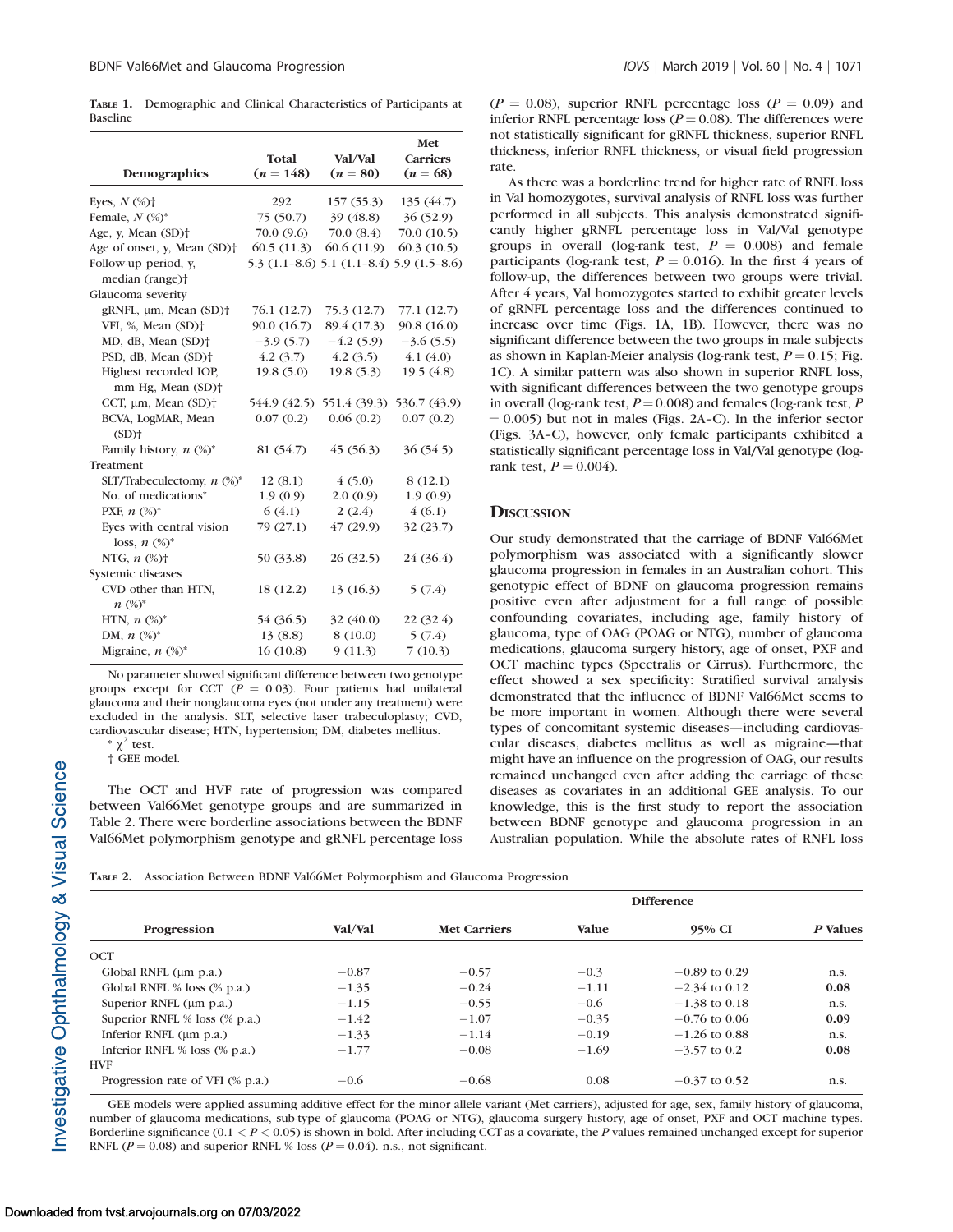

FIGURE 1. Kaplan-Meier survival analysis of global RNFL percentage loss in different genotype groups in (A) all participants, (B) female participants, and (C) male participants.

throughout the study were not significantly different, the survival analysis showed a faster loss after several years followup in females.

It has been reported that thinner CCT is a risk factor for the faster rate of progression in glaucoma. $33$  Since the Met carriers showed a slower rate of progression in our study, the thinner CCT could even be reducing our ability in identifying the difference between the polymorphism groups. In addition, CCT was included as a covariate in further sub-analysis; it showed no significant effects on the current findings, and the P values were still borderline (0.08 for global RNFL % loss, 0.08 for superior RNFL, and 0.08 for inferior RNFL % loss) except for superior % loss ( $P = 0.04$ ).

The frequency of the BDNF Met allele varies greatly among ethnic groups. In our Australian Caucasian population, the frequency of Met allele is 23.9%, which is close to the frequency of 24% in the Italian Caucasian panel<sup>34</sup> but much lower than that in people of Asian ancestry (range, 39.0%– 46.3%).<sup>17</sup> However, the lower frequency is not necessarily responsible for the observed ethnic disparity in the RNFL thickness as the individuals of European descent were reported to have thinner RNFL measurements compared to Asians, Hispanics, and people of African ancestry.<sup>35,36</sup>

During the early stage of the entire follow-up period, two genotype groups showed similar rates of progression. However, after approximately 4 years, Val homozygotes started to exhibit faster progression, and this might be suggestive that the Met allele could have a neuroprotective effected on glaucoma progression in OAG patients. It has been reported that any obstruction in BDNF synthesis or retrograde transport can result in RGC death and, consequently, glaucoma.<sup>37,38</sup> In pathological condition, Met allele may regulate neuronal BDNF secretion thus affecting the functional activity of RGCs. The protective effect of BDNF Met allele in the present study was also found in several studies with respect to neurodegenerative and psychological disorders including  $MS$ ,<sup>39</sup> PD,<sup>20</sup> and depression.<sup>40</sup>

Our results suggested that there was no difference in the prevalence of BDNF Val66Met polymorphism among the glaucoma subjects compared to the Polish study.<sup>21</sup> However, the opposite effects of BDNF Val66Met reported by that study could be resulted from different study design and clinical parameters evaluated. The Polish study appears to be a crosssectional study, while ours involved, on average, 5 years of longitudinal monitoring.

The reason this polymorphism should specifically influence progression rate among glaucoma patients—and especially in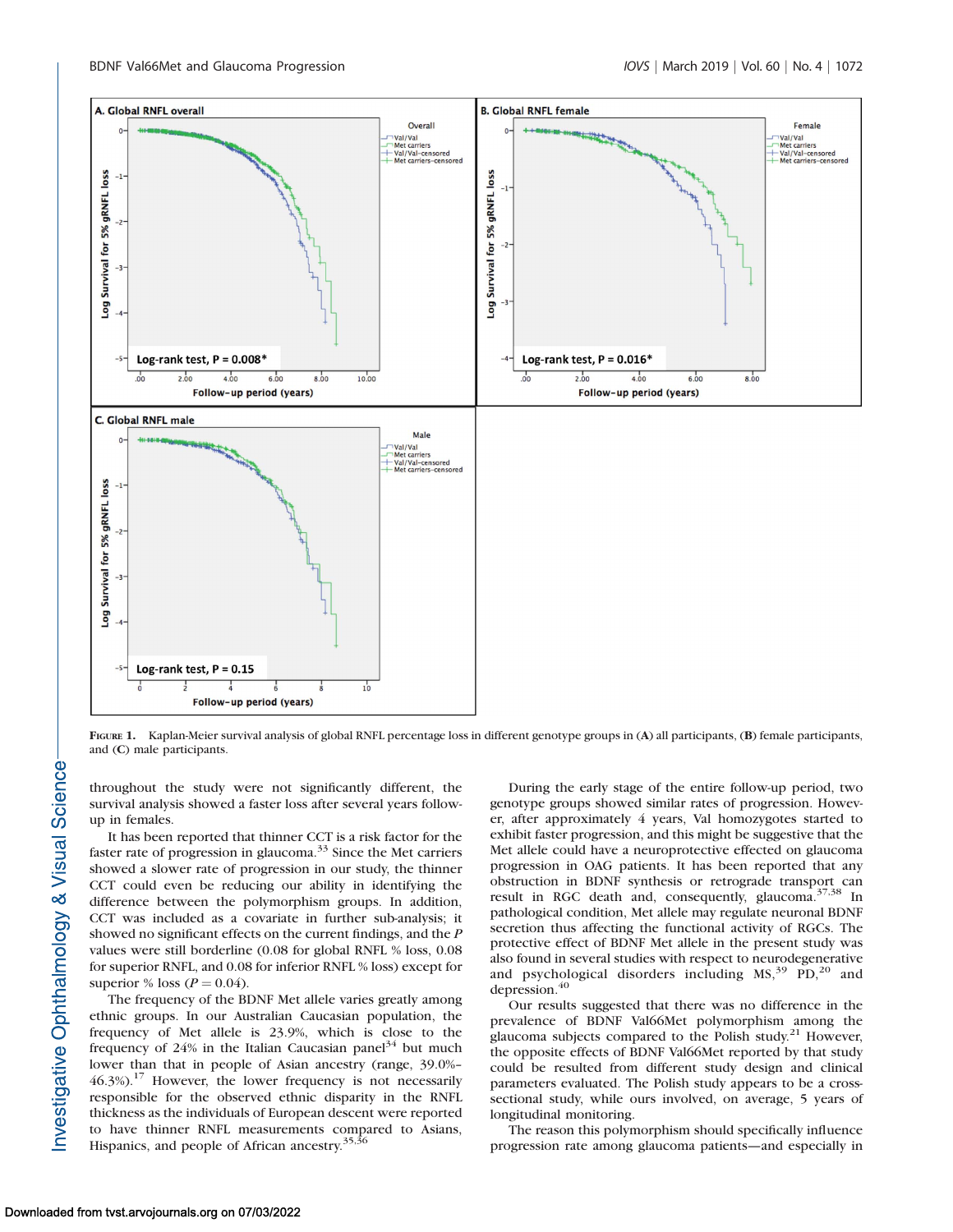

FIGURE 2. Kaplan-Meier survival analysis of superior RNFL percentage loss in different genotype groups in (A) all participants, (B) female participants, and (C) male participants.

women in the present study—is not known. Studies have revealed that the BDNF Val66Met polymorphism has a sex specific influence on planning ability in  $PD^{20}$  and susceptibility in MS,<sup>19</sup> both showing the effect is most apparent in women. While in contrast, another meta-analysis study reported a significant genotypic effect of BDNF Val66Met on MDD only in men.<sup>16</sup> These results indicate that many genes or genetic variants, such as BDNF polymorphism, can act differently in males and females. Many of these sex differences may be caused by hormonal influences on expression and regulation of specific genes, or other nongenetic factors that are associated with sex. It has been reported that estrogen interacts largely with BDNF expression during embryonic development in animal models,  $41,42$  with estrogens having a positive effect on levels of BDNF in all cases. Hormonal variation, especially estrogen modulation, can have a great impact on the expression of BDNF, potentially through transcription. However, this modulation has the potential to be neurotrophic or neurotoxic with respect to different diseases and is cell type-, region-, and age-dependent.<sup>43</sup> The interactions between estrogen and BDNF has been extensively reviewed elsewhere,<sup>43</sup> providing a possible cellular milieu for the observed sexual dimorphism in the present study.

A potential limitation is that our sample size  $(n = 148)$  was relatively small; however, the genotype and sex distributions in the cohort were favorable. Secondly, the gene-dosage effect was not examined due to the limited Met/Met (A/A) homozygous cases in our study population. Also, the allele frequency (23.9% in the present cohort, which is close to an Italian Caucasian cohort of  $24\%^{34}$ ) of patients was not compared with local healthy controls. There were 9 patients with less than 2 years follow-up, which might not be long enough to detect glaucoma progression. However, after removing those 9 cases in an addition analysis, the difference between two genotype groups remained significant. In terms of determining rates of RNFL progression, two different types of OCT device were used, so the rate of RNFL loss can be expected to be slightly different. However, we found comparable rates and ratio of Val/Val: Met carriers between the two devices at two sites and by using percentage rate of loss to compensate for level of severity, we believe this also helped minimize differences between devices.

In conclusion, the results of this study supported our hypothesis that BDNF Val66Met polymorphism is associated with differences in progression rate in glaucoma patients. While the carriage of Met alleles seems to have a protective effect on RGCs, the influence is only significant in female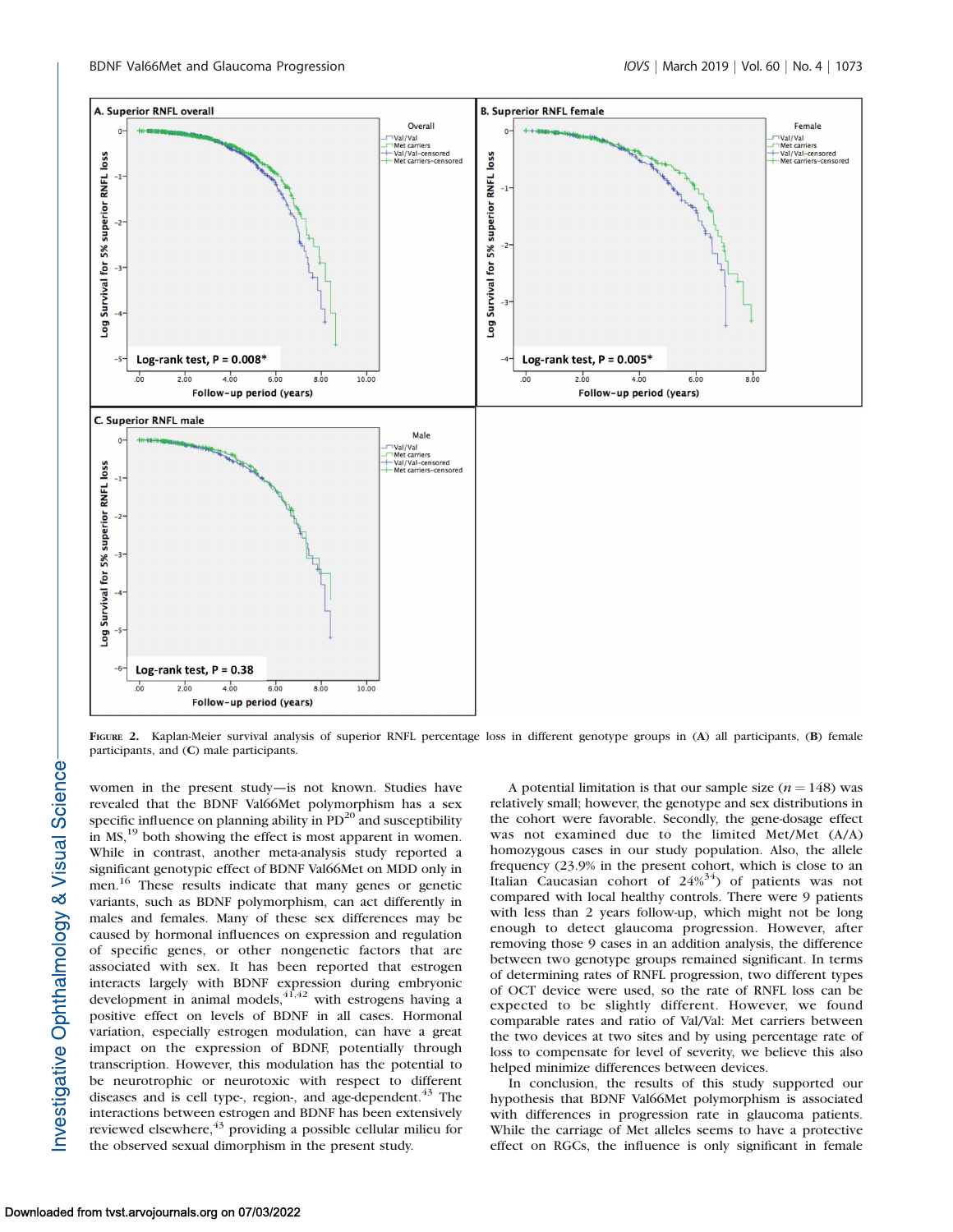

FIGURE 3. Kaplan-Meier survival analysis of inferior RNFL percentage loss in different genotype groups in (A) all participants, (B) female participants, and (C) male participants.

subjects. Futures studies are needed to explain the underlying biological mechanisms of our observation, especially the potential effects of other glaucoma-susceptibility genes and sex specificity.

#### Acknowledgments

Supported by National Health and Medical Research Council Australia, Macquarie University, Hillcrest Foundation, and Ophthalmic Research Institute of Australia.

Disclosure: T. Shen, None; V.K. Gupta, None; A. Klistorner, None; N. Chitranshi, None; S.L. Graham, None; Y. You, None

## References

- 1. Tham YC, Li X, Wong TY, et al. Global prevalence of glaucoma and projections of glaucoma burden through 2040, a systematic review and meta-analysis. Ophthalmology. 2014; 121:2081–2090.
- 2. Burdon KP, Macgregor S, Hewitt AW, et al. Genome-wide association study identifies susceptibility loci for open angle glaucoma at TMCO1 and CDKN2B-AS1. Nat Genet. 2011;43: 574–578.
- 3. Alward WL, Fingert JH, Coote MA, et al. Clinical features associated with mutations in the chromosome 1 open-angle glaucoma gene (GLC1A). N Engl J Med. 1998;338:1022-1077.
- 4. Fan BJ, Wang DY, Lam DS, Pang CP. Gene mapping for primary open angle glaucoma. Clin Biochem. 2006;39:249–258.
- 5. Allingham RR, Liu YT, Rhee DJ. The genetics of primary openangle glaucoma: a review. Exp Eye Res. 2009;88:837–844.
- 6. Peinado-Ramon P, Salvador M, Villegas-Pérez MP, Vidal-Sanz M. Effects of axotomy and intraocular administration of NT-4, NT-3, and brain-derived neurotrophic factor on the survival of adult rat retinal ganglion cells. A quantitative in vivo study. Invest Ophthalmol Vis Sci. 1996;37:489–500.
- 7. Sawai H, Clarke DB, Kittlerova P, Bray GM, Aguayo AJ. Brainderived neurotrophic factor and neurotrophin-4/5 stimulate growth of axonal branches from regenerating retinal ganglion cells. J Neurosci. 1996;16:3887–3894.
- 8. Mansour-Robaey S, Clarke DB, Wang YC, Bray GM, Aguayo AJ. Effects of ocular injury and administration of brain-derived neurotrophic factor on survival and regrowth of axotomized retinal ganglion-cells. Proc Natl Acad Sci U S A. 1994;91: 1632–1636.
- 9. Mey J, Thanos S. Intravitreal injections of neurotrophic factors support the survival of axotomized retinal ganglion cells in adult rats in vivo. Brain Res. 1993;602:304–317.